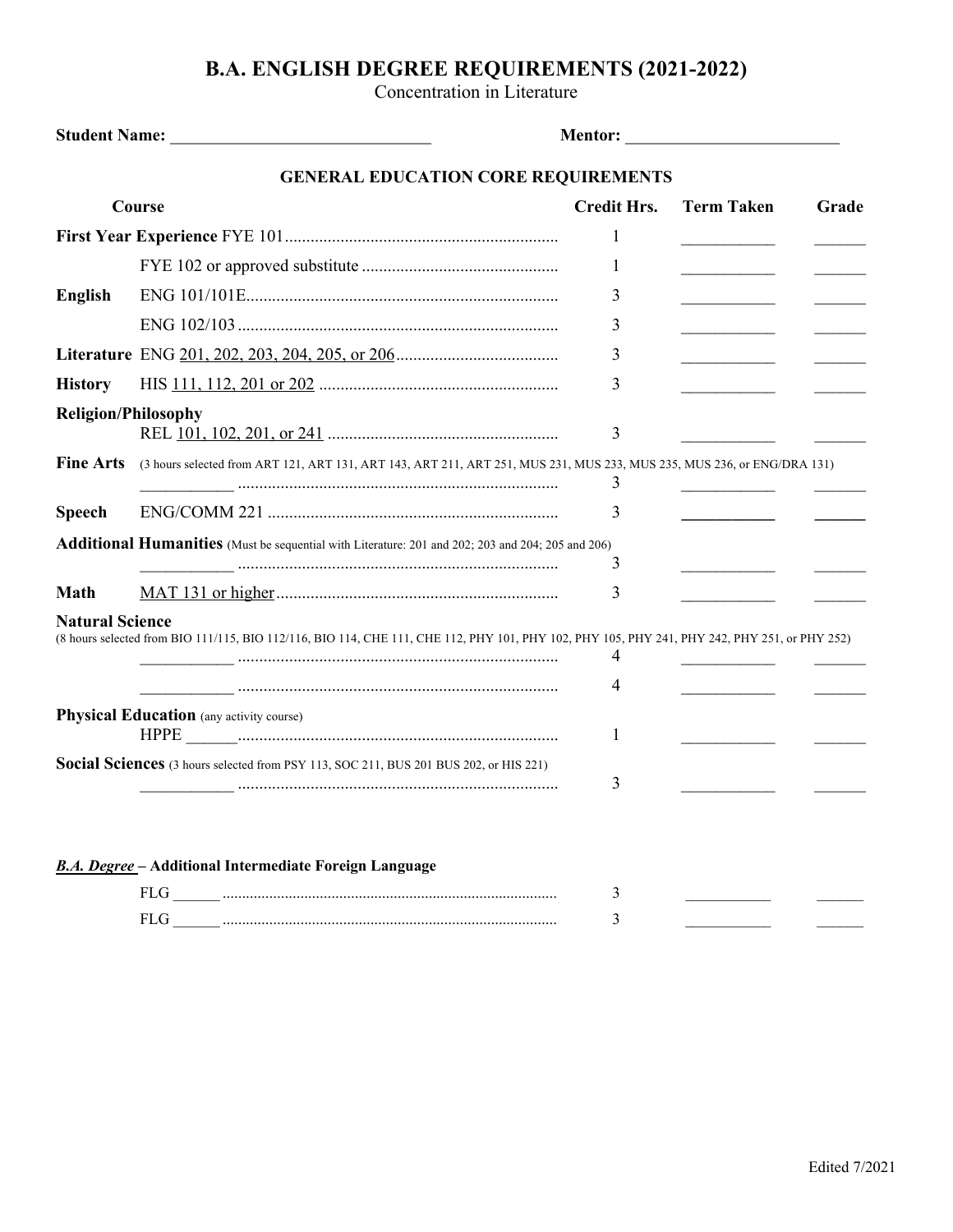## **B.A. ENGLISH DEGREE REQUIREMENTS (2021-2022)**<br>Concentration in Literature

| <b>Courses</b>                                                                              |        | <b>Credit Hrs. Term Taken</b> | Grade |
|---------------------------------------------------------------------------------------------|--------|-------------------------------|-------|
|                                                                                             | 9      |                               |       |
|                                                                                             | 3      |                               |       |
|                                                                                             | 3      |                               |       |
|                                                                                             | 3      |                               |       |
| Literature Sequence (choose two in addition to the sequence for the General Education Core) | 6      |                               |       |
|                                                                                             | 3      |                               |       |
|                                                                                             | 3      |                               |       |
|                                                                                             |        |                               |       |
|                                                                                             |        |                               |       |
|                                                                                             |        |                               |       |
|                                                                                             |        |                               |       |
|                                                                                             | 6      |                               |       |
| Choose one:                                                                                 |        |                               |       |
|                                                                                             | 3      |                               |       |
|                                                                                             | 3      |                               |       |
| Choose one:                                                                                 |        |                               |       |
|                                                                                             | 3      |                               |       |
|                                                                                             | 3      |                               |       |
|                                                                                             | 3      |                               |       |
|                                                                                             |        |                               |       |
|                                                                                             |        |                               |       |
|                                                                                             |        |                               |       |
|                                                                                             | 3      |                               |       |
|                                                                                             | 3      |                               |       |
|                                                                                             | 3      |                               |       |
| ENG 404 Restoration & Eighteenth-Century English Literature                                 | 3      |                               |       |
|                                                                                             | 6      |                               |       |
|                                                                                             | 3      |                               |       |
|                                                                                             | 3      |                               |       |
|                                                                                             | 3      |                               |       |
|                                                                                             |        |                               |       |
|                                                                                             | 3      |                               |       |
|                                                                                             |        |                               |       |
|                                                                                             | 3      |                               |       |
|                                                                                             | 3      |                               |       |
|                                                                                             | 3      |                               |       |
|                                                                                             | 3      |                               |       |
|                                                                                             |        |                               |       |
| ENG 421 North American Nonfiction Nature Writing.                                           |        |                               |       |
|                                                                                             | 3      |                               |       |
| Literature Concentration (choose four from those not taken above)                           | 12     |                               |       |
| (ENG 301, 302, 303, 304, 305, 306, 308, 321, 401, 403, 404, 421, 422, 423)                  |        |                               |       |
|                                                                                             | 3      |                               |       |
|                                                                                             | 3      |                               |       |
|                                                                                             |        |                               |       |
|                                                                                             | 3      |                               |       |
|                                                                                             | 28     |                               |       |
|                                                                                             |        |                               |       |
|                                                                                             |        |                               |       |
|                                                                                             |        |                               |       |
|                                                                                             |        |                               |       |
|                                                                                             |        |                               |       |
|                                                                                             |        |                               |       |
|                                                                                             |        |                               |       |
|                                                                                             |        |                               |       |
|                                                                                             | $120*$ |                               |       |

\*At least 42 hours must be upper-level  $(300 \text{ or } 400)$